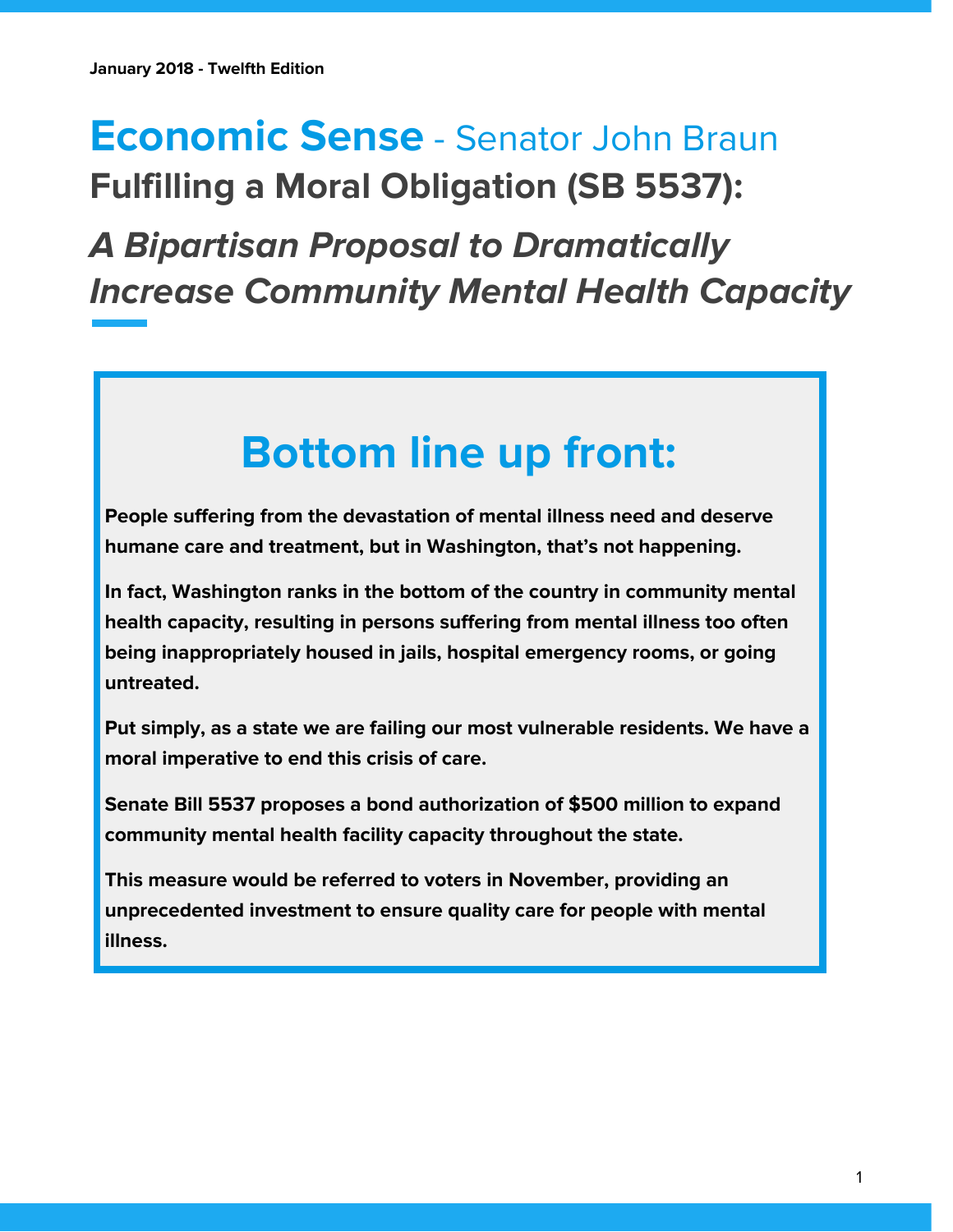### A. Moral Failing: Bottom of Nation in Community Mental Health **Capacity**

In 2015, the Washington State Institute for Public Policy found that "Washington State ranked near the bottom of all states in per capita availability of psychiatric beds." 1

The report found that we ranked 49th in the country in psychiatric beds in community hospitals, with 8.3 per 100,000 residents. This was one-third of the national average. Our nearby neighbor, Montana had 32 beds per 100,000.

Expanding the bed analysis to include non-community hospital bed options, such as evaluation and treatment centers, the report found we ranked 46th in the country, at 9.1 beds per 100,000.

The same report also indicated that in addition to the low national rankings on facility availability, Washington ranked in the top three states for adults with mental illness and serious mental illness.

### B. Community-Based Solutions: A Half a Billion Investment to Improve Capacity & Outcomes

SB 5537 authorizes a \$500 million bond measure to expand community mental health facilities throughout the state. Per Art. 8, Sec. 3 of the state constitution, the measure would be referred to voters and the debt would be outside the debt limit, providing a dedicated funding source for community mental health facilities while not adversely impacting other competing capital needs. 2

This model was pioneered by Governor Dan Evans during his tenure when voters were repeatedly asked to make vital and long-lasting infrastructure improvements to our state. <sup>3</sup> The benefits of those measures are still with us today.

The legislation would authorize "Washington Behavioral Health Bonds" with proceeds put into a dedicated account. Expenditures would be to expand community mental health facilities throughout the state including evaluation & treatment centers; crisis triage & stabilization centers; detoxification centers; community hospital psychiatric beds; and residential treatment centers.

The intent section provides, in part:

"The legislature finds there is a growing need for high quality community behavioral health services . . . The legislature intends to address the needs of people with mental disorders through a comprehensive set of evidence-based practices that are effective in serving individuals in their community and will reduce the need for placements in and facilitate timely